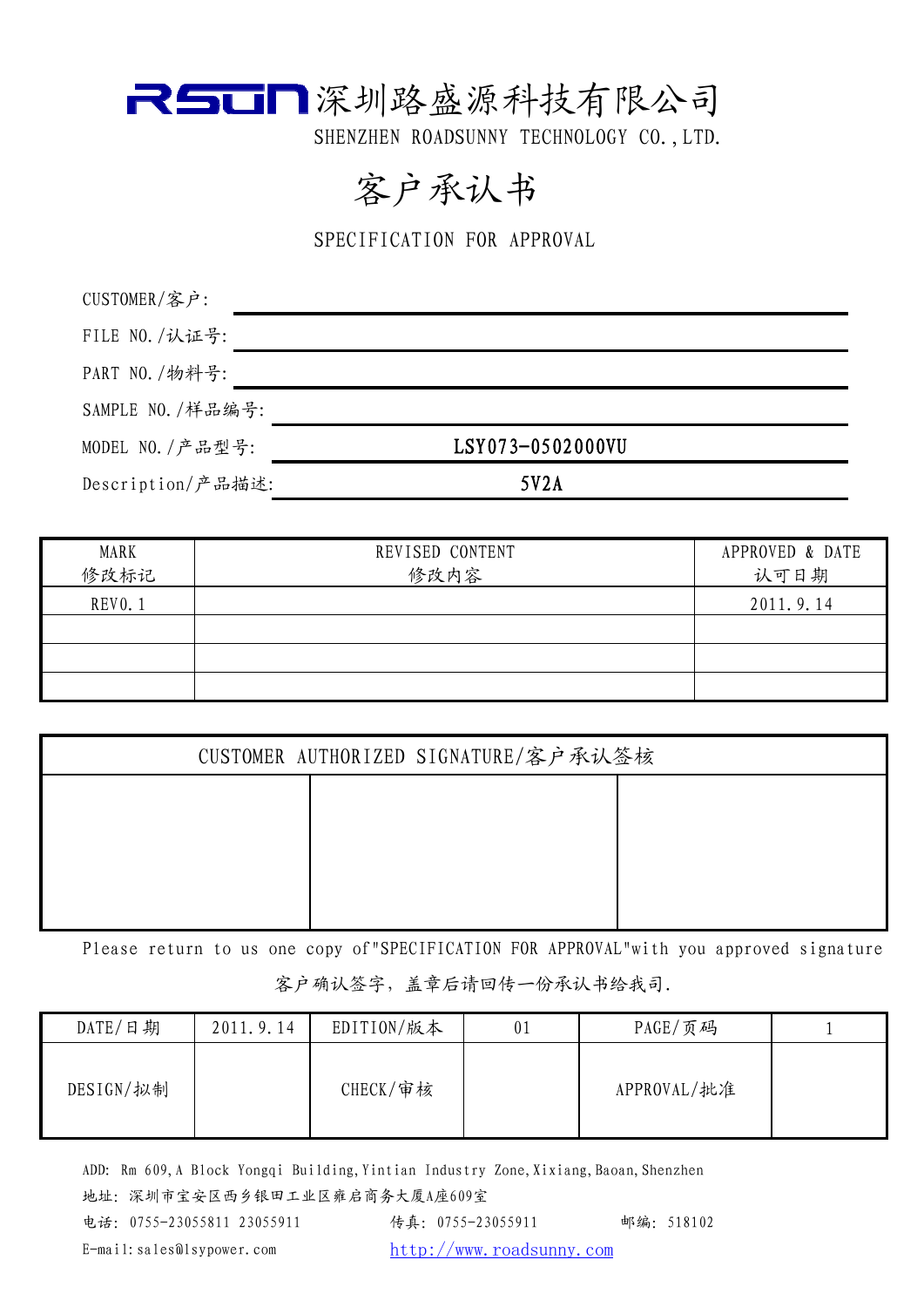#### ELECTRICAL PERFORMANCE/电气性能

#### 1. SCOPE

The document detail the electrical,mechanical and environmental specifications of a SMPS, the power supply provide 10W continuous output power. 资料详细描述了一款10W(连续输出功率)开关电源的电气性,结构性及环境等要求。

- 2. INPUT FEATURE/输入特性:
	- 2.1 RATED INPUT VOLTAGE:100Vac to 240Vac. 额定输入电压范围从100Vac到240Vac. INPUT VOLTAGE RANGE: 90Vac to 264Vac. 输入电压范围从90Vac到264Vac.
	- 2.2 RATED INPUT FREQUENCY: 50/60Hz. 额定输入频率50/60Hz.

INPUT FREQUENCY RANGE: 47Hz to 63Hz. 输入频率范围从47Hz到63Hz.

- 2.3 INPUT CURRENT: 0.4A max. at 100-240Vac. 最大输入电流0.4A(输入条件100-240Vac).
- 2.4 INRUSH CURRENT: 40A max. at 100-240Vac input for a cold start at 25℃. 在冷开机条件下,最大浪涌电流不超过40A(输入条件100-240Vac).
- 2.5 AVERAGE EFFICIENCY: More than 68% at 110/220Vac input and output full load. 平均效率高于68%(输入110/220Vac和输出满载条件).
- 2.6 Energy Consumption/空载功耗

在额定输入100-240V时,空载功耗≦0.3W

- OUTPUT FEATURE/输出特性: 3.
- 3.1 Static Output Characteristics<Vo&R+N>静态输出特性

| Output |           | Rated Load/额定负载 | Output Range  | Ripple&Noise | Remark |
|--------|-----------|-----------------|---------------|--------------|--------|
| Rate   | Min. Load | Max. Load       | 输出电压范围        | 纹声与噪音        | 备注     |
| $+5V$  | 0.0A      | 2A              | 4.75 $-5.25V$ | 100mVpp      |        |
|        |           |                 |               |              |        |
|        |           |                 |               |              |        |
|        |           |                 |               |              |        |

R&N:Measurement is done by 20MHz bandwidth oscilloscope and the output paralleled a 0.1uF ceramic capacitor and a47uF electolysis capacitor.(test underthe condition of rated input and rated output) 纹波与噪音: 量测时示波器选用20MHz带宽限制,输出端要并联一颗0.1uF的陶瓷电容和

一颗47uF的电解电容.(在额定输入及输出的条件下检测)

| NO. / 产品型号<br>MODEL | LSY073-0502000VU | Description/描述 | $\nabla$ 2A |
|---------------------|------------------|----------------|-------------|
| EDITION/版本          | 01               | '页码<br>PAGE/   | ∼           |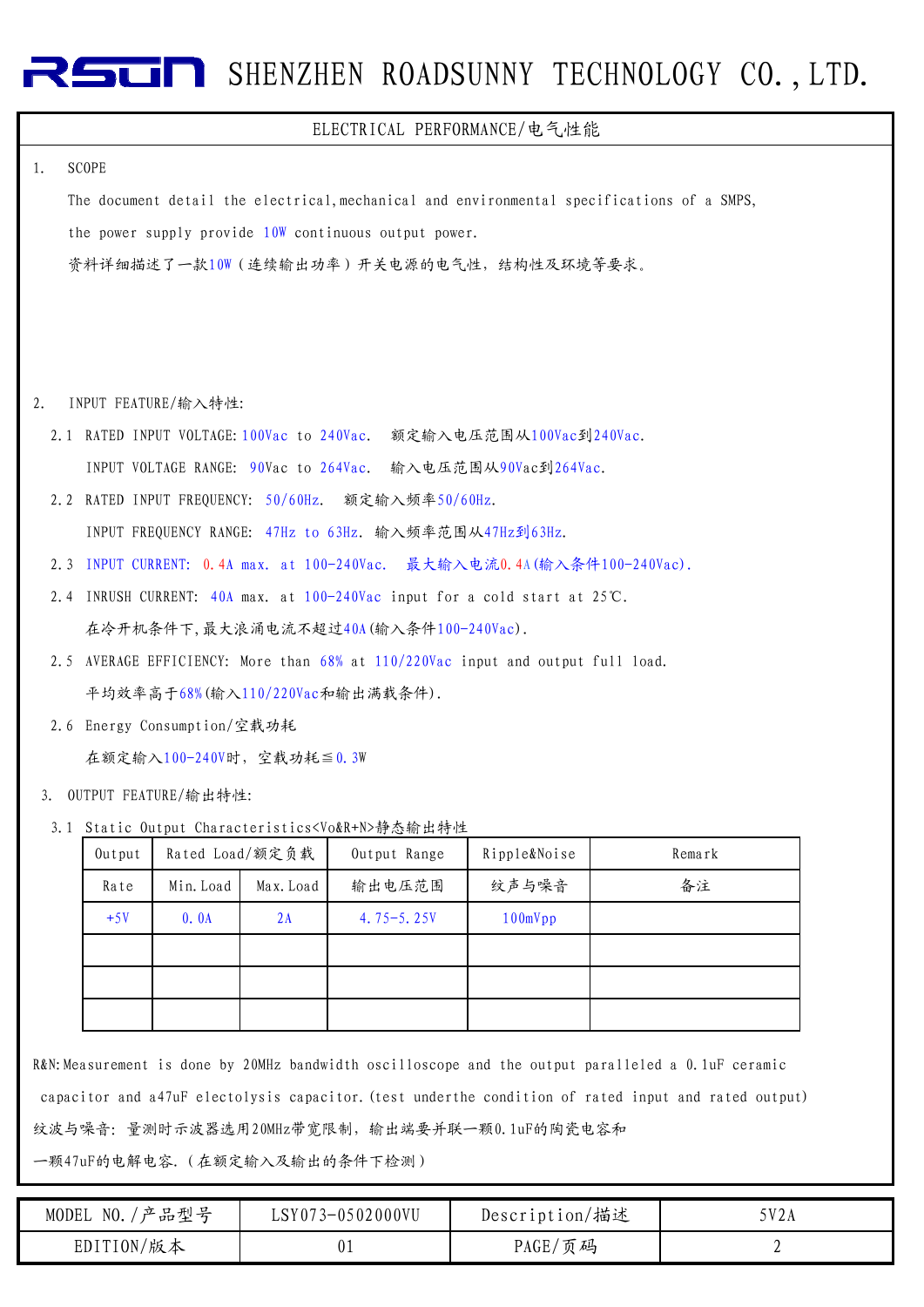## 3.2 Line/Load Regulation/线性/负载调整率 ELECTRICAL PERFORMANCE/电气性能 Output Load Condition/负载条件 Combine Regulation  $+5V$  0.0A 2A 4.75-5.25 Rate I Min.Load I Type Load Ship hate Ship Min.Load Type Load I 综合调整率

3.3 Turn-on Delay Time/开机延迟时间

3S max.at 100Vac to 240Vac input at Full load/满载

3.4 Hold-up Time 关机维持时间

10mS min.at Full load & 115Vac/60Hz input turn off at worst case/在最差情况关机

20mS min.at Full load & 230Vac/50Hz input turn off at worst case/在最差情况关机

3.5 Riss Time/上升时间

50mS max.at Rated load/额定负载

3.6 Fall Time/下降时间

20ms max.at Full load/满载

3.7 Output Overshoot/Undershoot/输出过冲/欠冲

10% max.When the power on or off/当电源开/关机时

3.8 Output Load Transient Response/输出负载瞬间响应

output voltage within 4.75-5.25V for load stdp from  $20\%$  to  $80\%, R/S$ : 0.5A/us,

frequency:100Hz duration and 8mS at 80%.

输出电压在4.75-5.25V之间,负载变化:从20%到80%,斜率:0.5A/us,频率:100Hz,80%负载持续时间为8mS.

4. Protection Requirenents/保护要求

4.1 Over Current Protection/过流保护 An over current from the output to return line will not damage the power supply. 来自输出的过电流不至于损坏电源供应器.

4.2 The power supply shall be protection (hiccupped & power reduced) and no damage shall occur when any output operating in a short circuit condition under any line condition for an indefinite period of time. The power supply shall be self-recovery when the fault condition is removed.

在任何时候,任何输入条件下,当输出操作在短路情况下,电源供应器将进入保护(打嗝或功率下降)模式, 当短路故障消失后,电源要能自动恢复正常.

| /产品型号<br>NO.<br>MODEL | LSY073-0502000VU | Description/描述 | 5V2A |
|-----------------------|------------------|----------------|------|
| EDITION/版本            | ັບ⊥              | PAGE/页码        |      |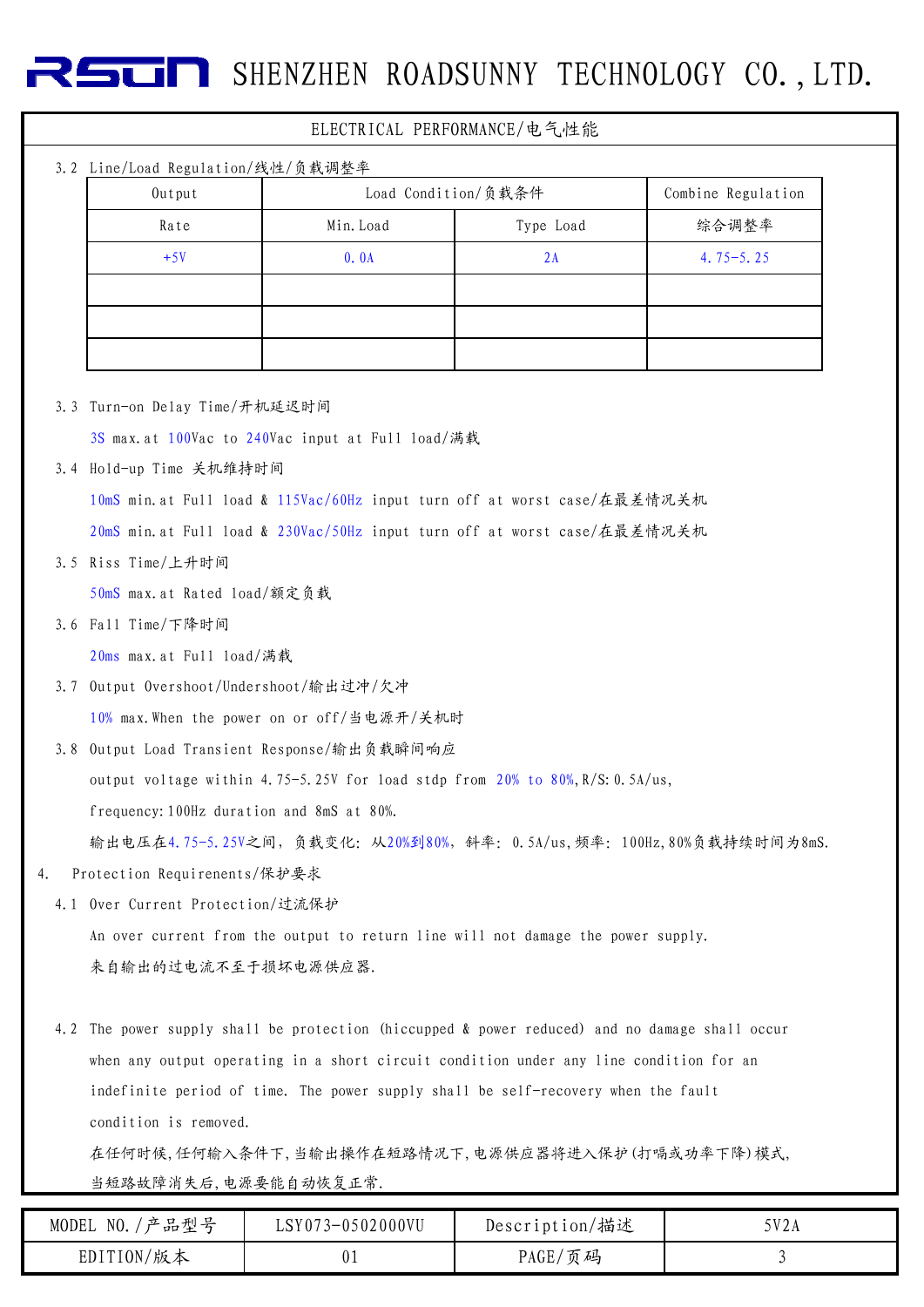### ELECTRICAL PERFORMANCE/电气性能

| 5. | Environment Requirements/环境要求                                                                    |
|----|--------------------------------------------------------------------------------------------------|
|    | 5.1 Operating Temperature and Relative Humidity/操作温/湿度要求                                         |
|    | Operating Temperature : $0^\circ \text{C}$ to+40°C Relative Humidity: 10%RH to 90%RH             |
|    |                                                                                                  |
|    | 5.2 Storage Temperature and Relative Humidity/存储温/湿度要求                                           |
|    | $-20^{\circ}C$ to +80 °C                                                                         |
|    | 5%RH to 95%RH non-condensing at sea level shall be low 10,000 feet/低于10, 000英尺                   |
|    | 5.3 Vibration/振动                                                                                 |
|    | 10 to 300Hz sweep at a constant acceleration of 1.0G (Breadth: 3.5mm) for 1Hour for              |
|    | each of the perpendicular axes X, Y, Z                                                           |
|    | 扫描频率: 10 to 300Hz, 加速度: 1.0G (位移: 3.5mm), X, Y, Z三垂直坐标轴向各振动1小时                                   |
|    | 5.4 Drop in/跌落                                                                                   |
|    | Height: 1m: the product should be fell off on the hardwood with the thickness of                 |
|    | 20mm, and the hardwood should be put on the base of the cement or on the                         |
|    | ground without flexibility. Apply two times on all surface.                                      |
|    | 跌落高度: 1米, 并跌落到厚度为20mm的硬木上, 且硬木应放在水泥基座或等同的无弹性地面上, 每面各2次                                           |
| 6. | Reliability Requirements/可靠性要求                                                                   |
|    | 6.1 BURN-IN/烘烤:                                                                                  |
|    | The power supply shall undergo a minimum of $\frac{4}{1}$ hours Burn-In test under full load at  |
|    | 35~40℃./电源应在35~40℃和满载条件下烘烤4小时.                                                                   |
|    | 6.2 MTBF Qualification/平均间隔故障时间估算                                                                |
|    | The MTBF shall be at least 50,000 hours at $25^{\circ}$ C, Full load and nominal input condition |
|    | 平均间隔时间: 至少50, 000小时, 25℃环境及额定输入与满载条件下                                                            |
| 7. | EMI/EMS Standards/EMI/EMS标准                                                                      |
|    | 7.1 EMI Standards/EMI 标准                                                                         |
|    | EN 55022:1998, +A1:2000 +A2:2003, Class B                                                        |
|    | EN 55024: 1998+A1: 2001+A2: 2003                                                                 |
|    | CISPR 22:2003, Class B                                                                           |
|    | AS/NZS CISPR 22:2004, Class B                                                                    |
|    |                                                                                                  |

| '产品型号<br>MODEL NO. | LSY073-0502000VU | Description/描述 | 5V2A |
|--------------------|------------------|----------------|------|
| EDITION/版本         | 01               | PAGE/页码        |      |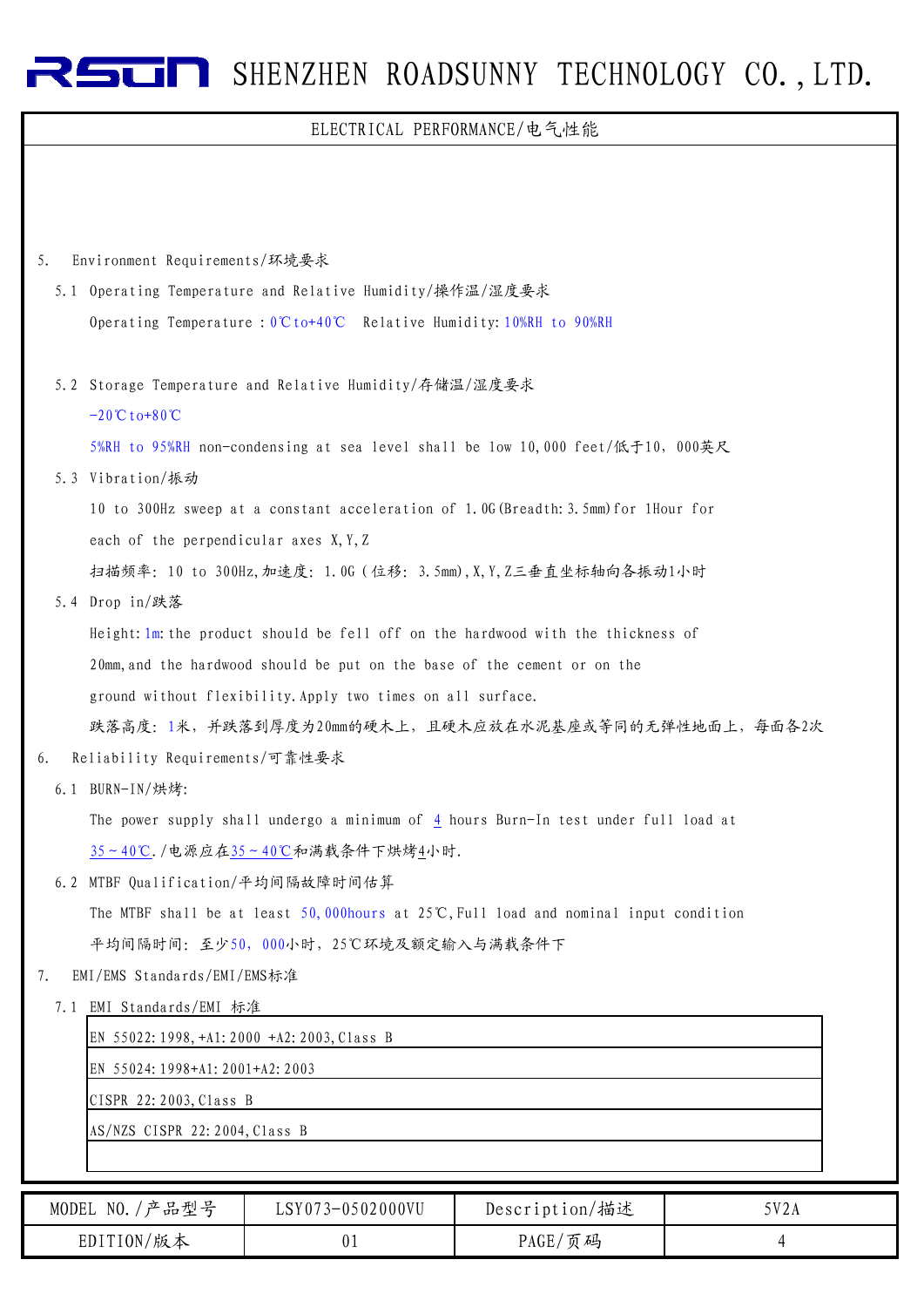#### ELECTRICAL PERFORMANCE/电气性能

### $7.2$  EMS Standards/EMS $\div$

| LMD DIANUAIUS/LMD小/E |                                                                         |
|----------------------|-------------------------------------------------------------------------|
| EN $61000 - 3 - 2$   | Harmonic current enissions                                              |
| EN $61000 - 3 - 3$   | Voltage fluctuations & flicker                                          |
| EN $61000 - 4 - 2$   | Electrostatic Discharge (ESD): 8kV air discharge, 4kV contact discharge |
| EN $61000 - 4 - 3$   | Radio-Frequency Electromagnetic Field Susceptibility Test-RS            |
| EN 61000-4-4         | Electrical Fast Transient/Burst-EFT                                     |
| EN $61000 - 4 - 5$   | Surge lmmunity Test: AC Power Line: line to line 1kV, line to earth 2kV |
| EN $61000 - 4 - 6$   | Conducted Radio Frequency Disturbances Test-CS                          |
| EN $61000 - 4 - 8$   | Power Frequency Magnetic Field Test                                     |
| EN 61000-4-11        | Voltage Dips                                                            |
|                      |                                                                         |

#### 8. Safety Standards/安规标准

8.1 Dielectric Strength(Hi-pot)/介电耐压强度(高压)

Primary to Secondary AC3000V, 5mA 1 minute for type test, 3 second for production. 一次侧对二次侧: AC3000V, 5mA标准测试1分钟,量产测试3秒钟.

8.2 Leakage Current/漏电流

The leakage current shall be less than  $0.25mA$  for Class II when power supply is operated maximum input voltage and maximum load.

当电源供应器操作在最大输入和最大负载的情况下,其漏电流应小于 0.25mA ,满足Class Ⅱ等级.

8.3 Insulation Resistance/绝缘阻抗

50MΩ min.at primary to secondary add 500Vdc test voltage

在初级与次级间加500Vdc 进行测试

8.4 SAFETY STANDARD/安规标准:

The power supply shall be certified by the following international regulatory standards

电源应符合下列的国际标准

| Type/安规 | Country/国家 | Standard/标准 | Statued/状况 | Mark/备注 |
|---------|------------|-------------|------------|---------|
|         |            |             |            |         |
|         |            |             |            |         |
|         |            |             |            |         |

| '产品型号<br>NO.<br>MODEL | LSY073-0502000VU | Description/描述 | 5V2A |
|-----------------------|------------------|----------------|------|
| EDITION/版本            | ∪⊥               | PAGE/页码        |      |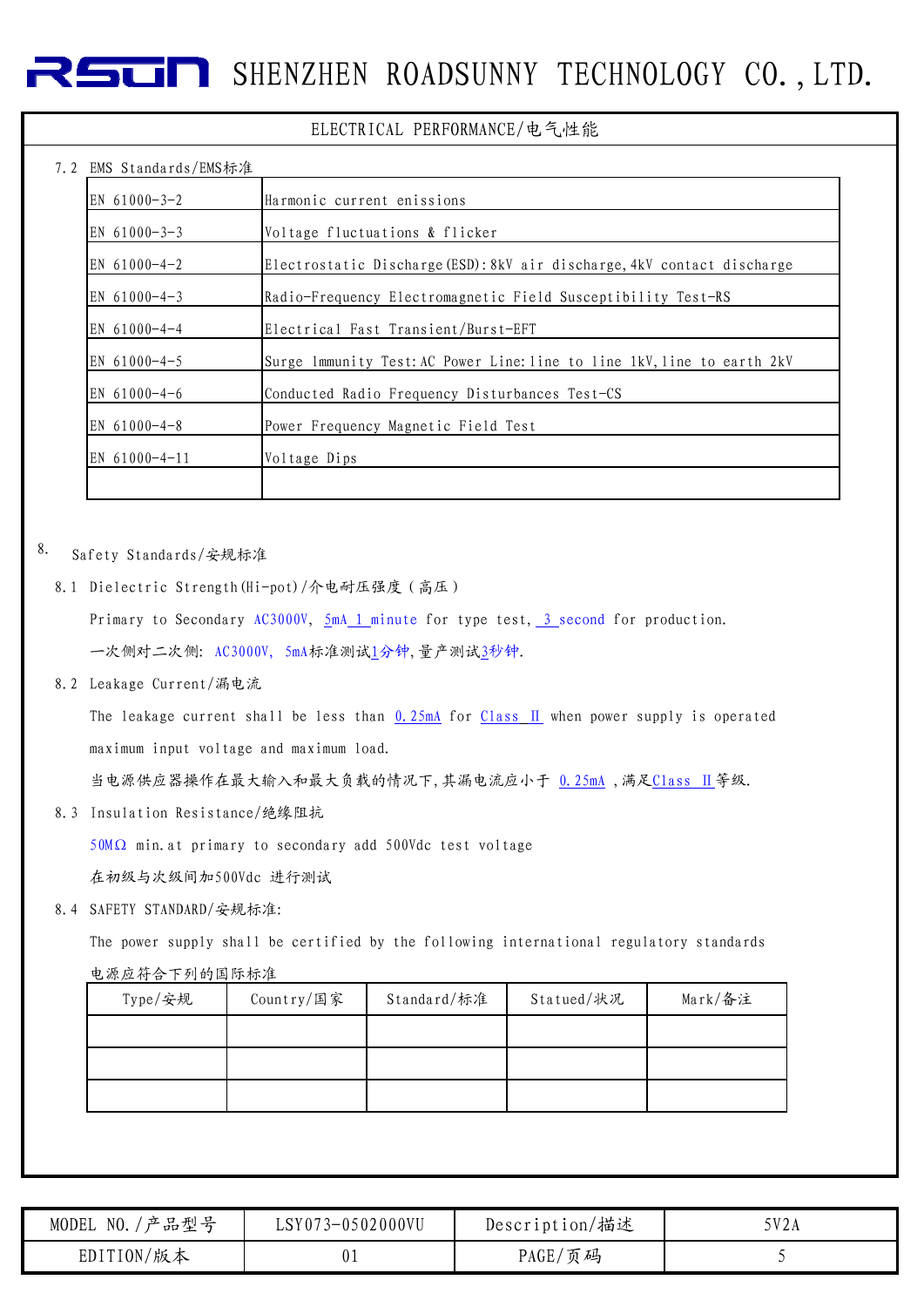

|                                              | ФΛ                              | ФB         |           |          |  |  |
|----------------------------------------------|---------------------------------|------------|-----------|----------|--|--|
| DIMENSION/尺寸                                 | 5.5                             | 2.1        | 10        | 1500     |  |  |
| TOLERANCE/公差                                 | $\pm 0.05$                      | $\pm 0.05$ | $\pm$ 0.5 | $+50/-0$ |  |  |
| <b>NOTES</b>                                 | DC线长1.5M 22AWG 5.5*2.1*10 带磁环车沟 |            |           |          |  |  |
| LED indicator/LED指示  NO LED indicator/无LED指示 |                                 |            |           |          |  |  |

| '产品型号<br>$\sim$ NO. $/$<br>MODEL | LSY073-0502000VU | Description/描述 | 5V2A |
|----------------------------------|------------------|----------------|------|
| EDITION/版本                       |                  | PAGE/页码        |      |